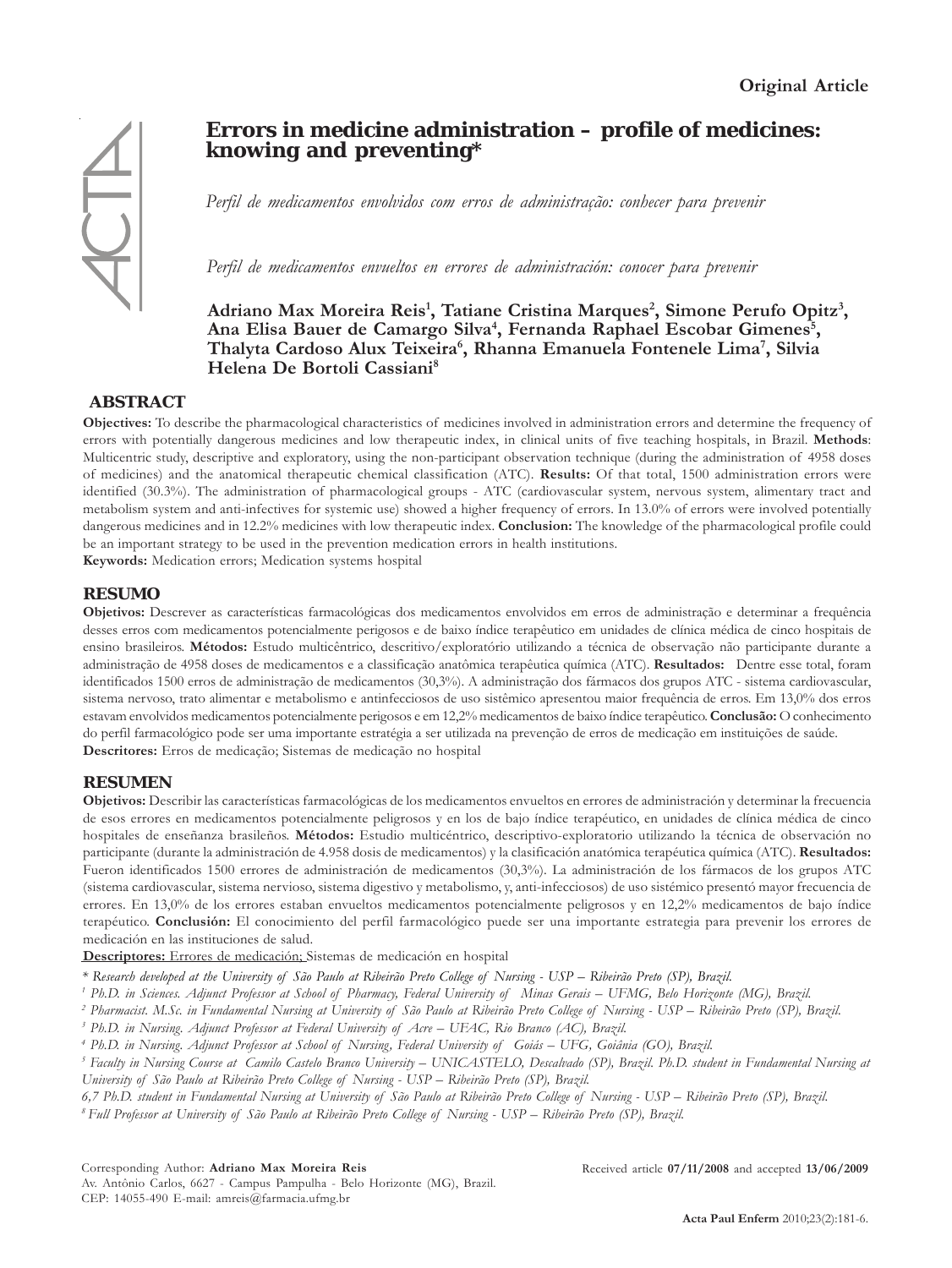## **INTRODUCTION**

The report "To Err is Human", published by the Institute of Medicine (IOM) in 2000, caused great repercussion in the media and among health professionals, as it evoked the problem of adverse events in health services<sup>(1)</sup>. Since then, patient and care safety have become a source of concern in different countries<sup>(2)</sup>.

The second IOM report, called "Crossing the Quality Chasm a New Health System for the 21st Century", was published in 2001 and stood out because it alerted health professionals to the frequency of adverse events and the systemic nature of their determining factors. Besides emphasizing the contribution of adverse events to the increase in health costs and prevention as an essential tool to expand patient safety, the report also demonstrated that adverse drug event (ADE) are one of the main reasons for patient damage<sup>(3)</sup>.

Medication errors can be prevented, are related to the drugs use process and can cause patient damage or not. ADE, on the other hand, are characterized by the presence of damage, deriving from an adverse reaction or medication error<sup>(4)</sup>.

Hence, concerns with ADE are increasing, mainly after the dissemination of epidemiological studies that estimate that each patient hospitalized in North American hospitals is subject to one medication error per day and that, every year, in hospitals, at least 400,000 drugs-related avoidable adverse events occur in hospitals $(5)$ .

Medication errors in the medication administration process have been identified in Brazilian and international research. The frequency of errors during the medication administration process detected in these studies ranges from 14.9% to 59.5%<sup>(6-9)</sup>. This variation in administration error frequencies is due to differences in the research methods used, in health service characteristics and in the adopted error typology.

The range of ADE for public health culminated in the IOM's most recent publication called "Preventing medication errors", which presents a series of recommendations to improve different medication system processes<sup>(5)</sup>. The recommendations address strategic issues to increase the safety of medication use, covering specific medication administration issues.

Medication errors are systemic and multiple determining factors are involved. Among factors related to drugs contributing to administration errors, the following stand out: the administration route, required administration complexity, pharmacological characteristics and the nursing team's knowledge on the drug(10-12).

In this context, this research aimed to describe the pharmacological characteristics of drugs involved in administration errors and to determine the frequency of these errors involving high-alert medication (HAM) and narrow therapeutic index drugs (NTID) at medical clinical units of five Brazilian teaching hospitals.

## **METHODS**

This multicenter exploratory research aimed to obtain detailed information about the medication error variable in Brazilian hospitals, with a view to determining the frequency and factors associated with the occurrence of this event. Error was considered as any discrepancy between what was prescribed and what the nursing team administered to the patient. In this paper, data about the pharmacological profile of the drugs involved in administration errors are presented.

The research was developed at medical clinical units of five Brazilian public teaching hospitals in the North, Northeast, Southeast and Central-West of Brazil. The medical clinical unit was selected because it offers beds to patients with chronicdegenerative diseases, who usually consume many drugs over long period, covering different therapeutic classes.

For data collection, direct non-participant observation was performed in accordance with an observation script. After a twenty-hour training, fifteen research auxiliaries observed the activities of nursing professionals responsible for drugs administration during 30 days, including the three shifts (morning, afternoon and night). Three research auxiliaries were designated to each hospital and data were collected during the same period at all research hospitals. The analysis unit was the administered drug. Next, the data collected through observation were confronted with the prescription to verify whether any discrepancy occurred, considering patient, time, administration route, drug and dosage. Patient safety experts validated the data collection instrument and the observation script.

This research was carried out after authorization was obtained from the research hospital boards and approval from the respective Research Ethics Committees, according to protocols HCRP No 12216/2004, CEP/UNIFESP/HSP No 1413/04, CEPMHA/ HC/UFG No 096/04, Letter No 919-2004/GD and FUNDHACRE Protocol No 174/2005. Before data collection, the research subjects received clarifications about the study and all participants signed the Free and Informed Consent Term.

Medication errors were classified according to the American Society of Health System Pharmacists' typology: dose error, unauthorized drug error, route error, patient error and time error<sup>(13)</sup>. Time error was considered as the situation in which the drug was administered more than 60 minutes before or after the administration time defined on the prescription or administration plan elaborated by the nurse or nursing technician.

The pharmacological classification was performed in accordance with the anatomical therapeutic chemical (ATC) system of the WHO Collaborating Centre for Drug Statistics Methodology, an entity affiliated with the World Health Organization<sup>(14)</sup>. NTID were identified in a tertiary pharmacotherapy reference source and in the Brazilian Health Surveillance Agency's NTID list<sup>(15-16)</sup>. HAM were classified according to the Institute for Safe Medication Practice  $(ISMP)^{(17)}$ .

The collected data were transferred to an EPIDATA 3.1 database. Database consistency was validated and checked through double typing. SPSS 11.5 software was used for statistical analysis, through univariate descriptive analysis with absolute and relative frequencies.

### **RESULTS**

In total, 4958 administered drugs doses were observed, and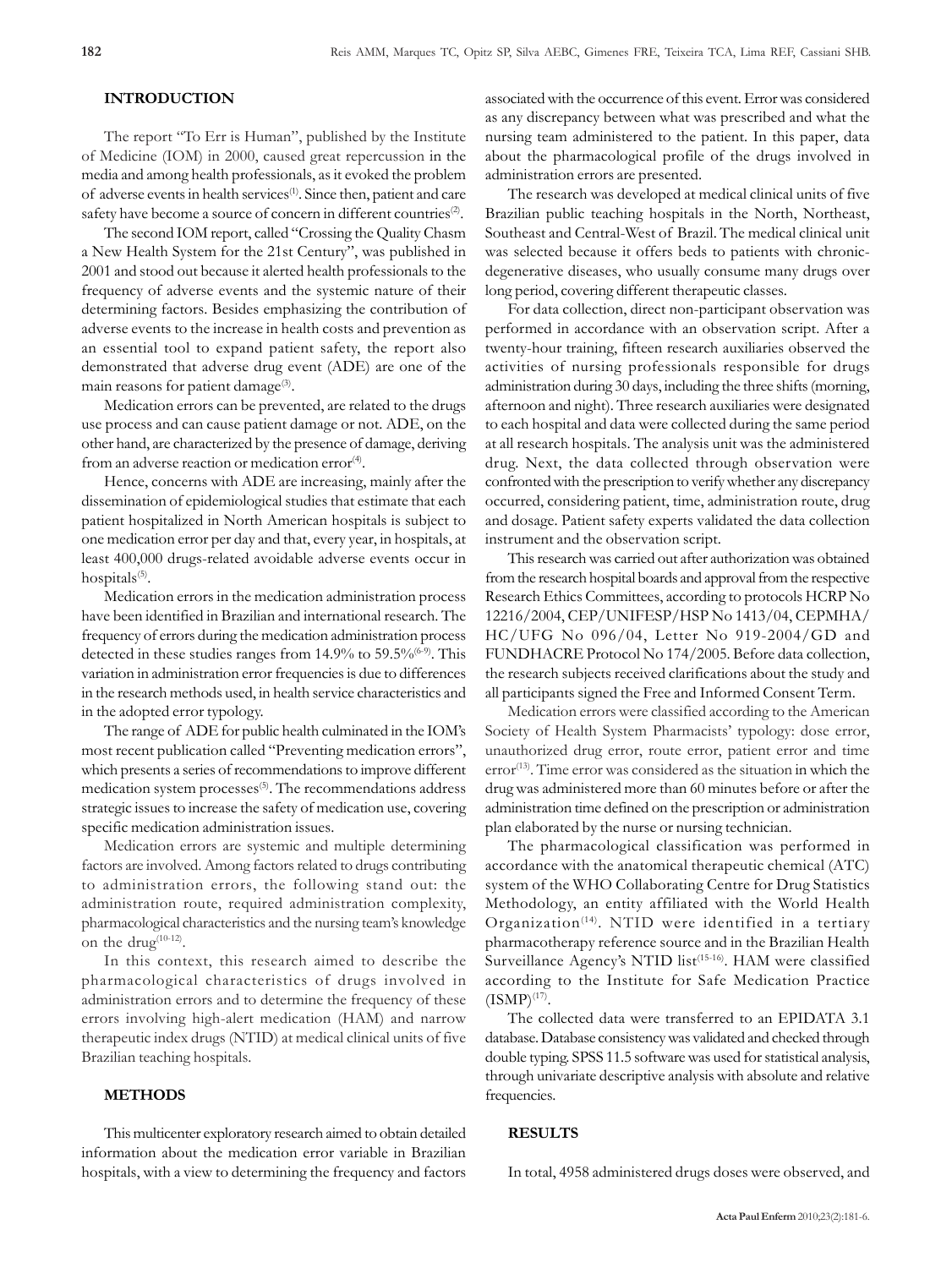1500 errors were detected, that is, 30.3% of errors during medication administration in this research. Error types were distributed as follows: patient error  $(7 - 0.5\%)$ , route error  $(92 -$ 6.1%), unauthorized drug error  $(26 - 1.7\%)$ , dose error  $(215 -$ 14.4%) and time error  $(1160 - 77.3\%)$ .

Table 1 shows the distribution of drug administration errors according to pharmaceutical dosage form, most frequently involving drugs for parenteral use (48.5%).

**Table 1** – Drug administration errors, according to pharmaceutical dosage form, at medical clinical units of public teaching hospitals, Brazil, 2006

| <b>Pharmaceutical dosage Form</b> | N                           | $\frac{0}{0}$ |
|-----------------------------------|-----------------------------|---------------|
| For parenteral use                | 72.8                        | 48.5          |
| Solid for oral use                | 626                         | 41.8          |
| For inhalatory use                | 74                          | 4.9           |
| Liquid for oral use               | 65                          | 4.3           |
| For topical use                   |                             | 0.3           |
| For ophthalmic use                | $\mathcal{R}_{\mathcal{A}}$ | 0.2           |
| Total                             |                             |               |

The ATC I classification evidences that group C (21.6%), N (19.5%), A (19.1%) and J (18.5%) drugs were most involved in errors, as shown in Table 2.

**Table 2 -** Drug administration errors, according to level I anatomical therapeutic chemical (ATC) classification at medical clinical units of public teaching hospitals, Brazil, 2006

| Anatomical therapeutic chemical          | N              | $\frac{0}{0}$ |
|------------------------------------------|----------------|---------------|
| group                                    |                |               |
| C - Cardiovascular system                | 324            | 21.6          |
| N - Nervous system                       | 292            | 19.5          |
| $A$ – Alimentary tract and metabolism    | 287            | 19.1          |
| J - Anti-infectives for systemic use     | 277            | 18.5          |
| $B - Blood$ and blood-forming organs     | 136            | 9.0           |
| $R -$ Respiratory system                 | 94             | 6.3           |
| H - Systemic hormonal preparations,      | 64             | 4.3           |
| excluding sex hormones and insulins      |                |               |
| M – Musculo-skeletal system              | 8              | 0.6           |
| P – Antiparasitic products, insecticides | 8              | 0.6           |
| and repellents                           |                |               |
| L-Antineoplastic and                     | 4              | 0.3           |
| immunomodulating agents                  |                |               |
| S – Sensory organs                       | 3              | 0.2           |
| $G$ – Genito-urinary system and sex      | $\mathfrak{D}$ | 0.1           |
| hormones                                 |                |               |
| V – Various                              | 1              | 0.1           |
| Total                                    | 1500           | 100.0         |

The HAM identified in this research and the respective error frequencies are presented in Table 3, corresponding to 13.0% of drugs involved in administration errors.

NTID errors corresponded to 12.2% and heparin, vancomycin, clindamycin, carbamazepine and phenitoin were the most frequent drugs involved in administration errors (Table 4).

**Table 3** – High - alert medication (HAM) involved in administration errors at medical clinical units of public teaching hospitals, Brazil, 2006

| High-alert medication         | N   | $\frac{0}{0}$ |
|-------------------------------|-----|---------------|
| Injectable heparin            | 65  | 33.3          |
| Injectable tram adol          | 42  | 21.4          |
| Injectable insulin            | 25  | 12.7          |
| Injectable enoxaparin         | 11  | 5.5           |
| Morphine tablet               | 11  | 5.5           |
| Paracetam ol + codein tablet  | 10  | 5.1           |
| Tramadol capsule              | 7   | 3.6           |
| Injectable morphine           | 6   | 3.1           |
| Metphormin tablet             | 4   | 2.1           |
| Injectable potassium chloride | 3   | 1.5           |
| Warfarin tablet               | 3   | 1.5           |
| Injectable glucose 50%        | 3   | 1.5           |
| Injectable pethidine          | 2   | 1.0           |
| Injectable sodium chloride    | 1   | 0.4           |
| Glibenclamide tablet          | 1   | 0.4           |
| Injectable magnesium sulfate  |     | 0.4           |
| T ot al                       | 195 | 100.0         |

**Table 4** – Narrow therapeutic index drugs (NTID) involved in administration errors occurred in medical clinical units of public teaching hospitals, Brazil, 2006

| Narrow therapeutic index drugs | N              | $\frac{0}{0}$ |
|--------------------------------|----------------|---------------|
| Injectable heparin             | 65             | 35.5          |
| Injectable van comycin         | 27             | 14.8          |
| Injectable clindamycin         | 24             | 13.1          |
| Carbamazepine tablet           | 13             | 7.1           |
| Injectable phenytoin           | 13             | 7.1           |
| Phenytoin tablet               | 9              | 4.9           |
| Clindamycin capsule            | 6              | 3.3           |
| Injectable aminophylline       | 5              | 2.8           |
| Injectable potassium chloride  | 3              | 1.7           |
| Injectable gentamicin          | $\mathfrak{Z}$ | 1.7           |
| Warfarin tablet                | $\mathfrak{Z}$ | 1.7           |
| Injectable amikacin            | $\mathbf{2}$   | 1.1           |
| Injectable amphotericin B      | $\mathbf{2}$   | 1.1           |
| Levothyroxine tablet           | $\overline{2}$ | 1.1           |
| Valproic acid capsule          | $\mathbf{1}$   | 0.5           |
| Clindamycin oral solution      | $\mathbf{1}$   | 0.5           |
| Clonidine tablet               | 1              | 0.5           |
| Injectable Phenobarbital       | 1              | 0.5           |
| Phenobarbital tablet           | 1              | 0.5           |
| Levodopa + carbidopa tablet    | 1              | 0.5           |
| Total                          | 183            | 100.0         |

## **DISCUSSION**

The medication administration error frequency of 30.3% found in this research can significantly contribute to knowledge about the medication usage safety scenario in Brazilian hospitals. These data related to hospitals from the North, Northeast, Southeast and Central-West and the identified error percentage is similar to international and Brazilian research<sup>(6-9)</sup>. This result reflects the need to improve medication systems in Brazilian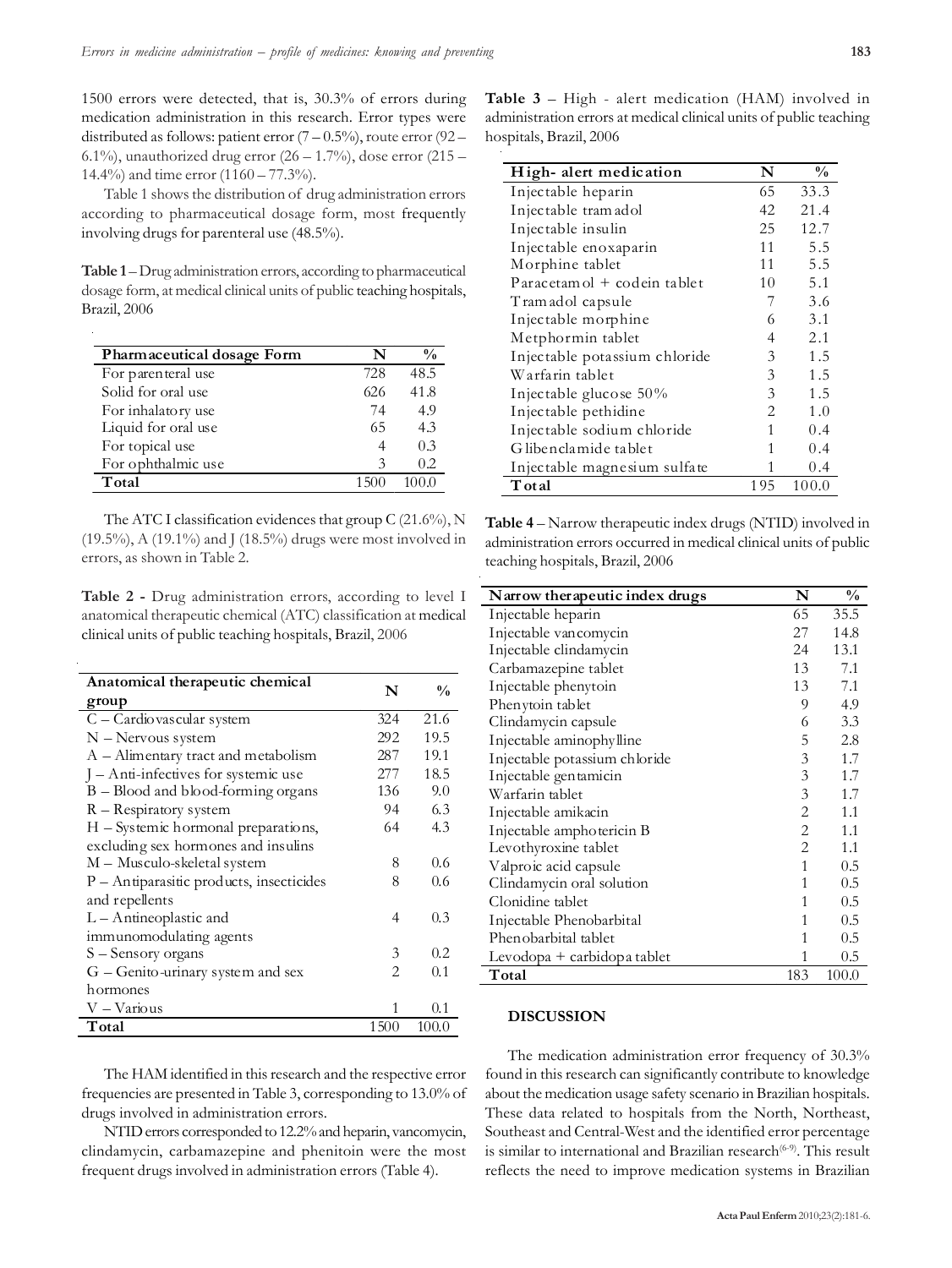hospitals, reconsidering subsystems, reducing steps and simplifying processes with a view to decreasing medication errors<sup>(18)</sup>. This strategy is important because medication errors should be addressed in a systemic perspective that permits evidencing failures in different subsystems' processes. This makes it possible to put in practice improvements and decrease the occurrence of these events. It should be highlighted though that, in order to achieve effective results in intervention plans, it is essential for prescription and administration processes to receive special attention<sup> $(10-11)$ </sup>. Thus, the identification of drugs and other factors associated with administration errors will also contribute to the elaboration of action plans.

The distribution of medication errors in terms of pharmaceutical dosage form evidences that drugs for parenteral use, followed by oral use, were most frequently associated with errors, in line with other studies<sup>(19-21)</sup>. Due to its easy access and commodity, the oral route is one of the most used medication administration routes, which explains the high incidence of errors with drugs for oral administration<sup>(22)</sup>.

Pharmaceutical dosage forms can be classified in terms of administration complexity, risk of damage and cost. Intravenous infusion forms are considered the most complex, followed by direct intravenous, intramuscular and subcutaneous administration. Solid and liquid forms for oral use are the least complex according to this classification. According to the classification of risk for patient damage, parenteral forms present more damage and are proportional to their complexity. Oral usage forms, in function of the greater probability of absorption and systemic action, rank third in terms of damage risk. The cost ranking is the same proposed for administration complexity<sup>(22)</sup>. Hence, when establishing the therapeutic plan, prescribers need to be encouraged to use less complex forms, with less damage risk and lower costs, thus minimizing the possibility of errors.

The complexity of the parenteral drug administration process, involving multiple steps, entails a greater need for adjustments and monitoring during the administration process, consequently increasing the risk of errors<sup> $(19-22)$ </sup>. To expand medication administration safety, particularly for parenteral drugs, information technology applied to health should be incorporated through intelligent infusion systems, bar codes, computerized prescriptions and decision support programs<sup>(2)</sup>.

The risk of errors involving oral solid drugs use is high due to their large-scale use in hospitals, and increases when administration through enteral feeding tubes is needed. Medication errors in this condition can jeopardize treatment efficacy and demand important multiprofessional actions to improve the quality and safety of oral drugs administration in patients receiving enteral feeding therapy<sup>(23)</sup>. The pharmacist and nurse should elaborate guidelines to guarantee adequate oral solid drug use in this patient group, avoiding dispensation and administration errors.

The analysis of the level I ATC classification shows that drugs in groups C, N, A and J (Table 2) were the main therapeutic groups related to errors. This result is equivalent to the profile found by other researchers<sup>(12,24)</sup>. The error frequency related to cardiovascular drugs can be explained by the fact that they are related with chronic illnesses, frequent at medical clinical units.

In this research, errors involving group J drugs, which include antimicrobials and other anti-infectives, figured among the most frequent errors. Concerns with medication errors involving antimicrobials are growing in literature, as the inadequate use of this therapeutic class contributes to the appearance of microbial resistance<sup> $(25)$ </sup>. Therefore, under the nurse's supervision, the nursing team needs to be sensitized about this risk and pay more attention to correct drug administration, especially with regard to antimicrobials.

In order to supervise and carry out medication administration activities, nurses need adequate knowledge about pharmacodynamics, pharmacokinetics, administration techniques, adverse drug reactions, drug interactions and therapeutic response monitoring parameters<sup>(10-12,24)</sup>. This knowledge is essential when considering the variety of the therapeutic arsenal available in hospitals, which increases day by day through the incorporation of new therapeutic classes, new pharmaceutical dosage forms and drugs release systems, generating a risk factor for medication errors<sup>(12,20)</sup>. Periodical professional recycling is a strategy that can reduce the divergence between nursing professionals' knowledge and their activities in medication therapy practice<sup>(26)</sup>.

This divergence mainly derives from the lack of pharmacology education applied to care practice. Pharmacokinetics is taught in undergraduate programs without any correlation with medication errors and risks for patient safety. The same is true for the pattern of adverse reactions, the intensity of the pharmacodynamic effect and other relevant pharmacotherapy issues, mainly when involving HAM.

According to the *ISMP*, although most drugs have a safe therapeutic margin, some drugs inherently entail risks of patient harm in case of errors in the use process. These drugs are called HAM. These are no longer routine errors but, when they occur, they are very severe and can lead to permanent injuries or be  $lethal^{(17)}$ .

In this research, HAM errors corresponded to 13.0%, and heparin was responsible for a majority (33.3%). Errors involving tramadol, insulins and enoxaparin were also frequent. Heparin figures among the ten drugs most frequently mentioned in error notifications involving patient damage in the United States. In 2002, this drug was responsible for 9.5% of errors that causes patient harm. Between 1999 and 2002 , rates varied between 4.5% and 5.5%, ranking first in severe error records<sup>(27)</sup>.

 Due to the characteristics of HAM and the conditions in which these drugs are used in hospitals, they are considered of high risk as, when involved in errors, the consequences can be severe. When putting in practice a medication error prevention program, HAM should be one of the priority groups<sup>(17)</sup>. HAM are especially relevant in emergency services and intensive care units, where their use is more frequent.

In medical clinical units, it is important to identify NTID errors, a known risk factor for ADE. Errors involving these drugs, particularly dose errors, can cause patient harm, turning into a cause of hospital admission or extending hospitalization time, mainly in pediatric and elderly age groups<sup>(26)</sup>. The NTID group is large, covering some HAM, some antimicrobials and other drugs, many of which for oral use. These are drugs with a very small difference between therapeutic and toxic concentration,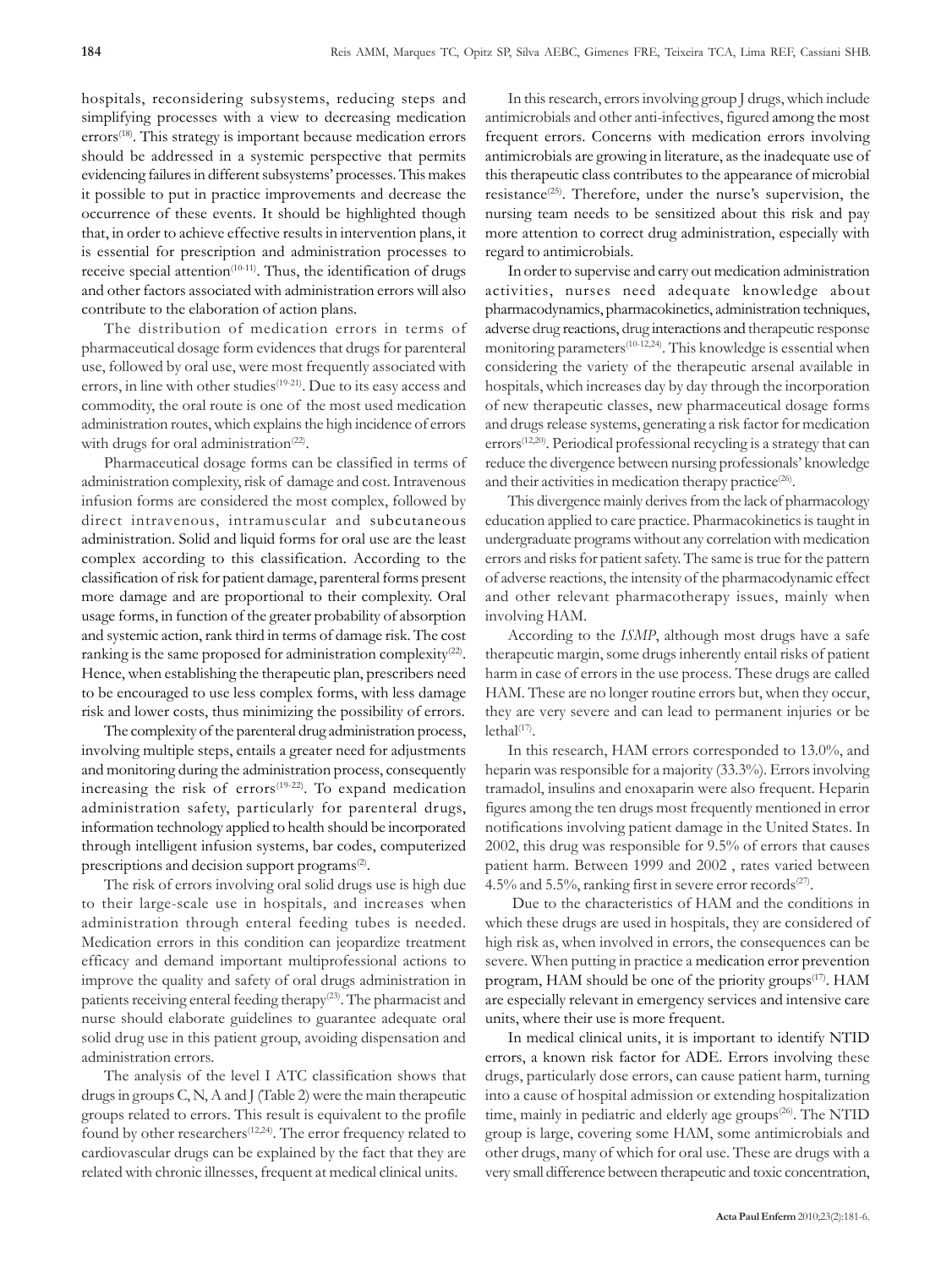demanding careful monitoring of dosage, clinical effects and, sometimes, blood concentrations. The monitoring of blood levels becomes very important for NTID, as the course and intensity of pharmacological action are directly proportional to the concentrations in body fluids.

Dose errors were the second most frequent category in this research. These errors can be related to mistake in mathematical calculations during drug preparations(11-12). In this research, dosage errors are a source of concerning as, at medical clinical units, the hospitalization of geriatric patients is frequent. This age group presents decreased liver and kidney functions, besides decreased metabolism and medication elimination(26).

The security margin for the use of NTID or HAM is small, which is why dosage and time errors involving these types of drugs are a source of concern. NTID can generate an error cascade if errors occur near the day of therapeutic drug monitoring. As a result of a drugs error, the plasma level will not reflect the patient's clinical context, causing the physician to inadequately adjust the dose, which can expose the patient to a new adverse event.

The main determining factors for the high incidence of time errors are probably part of the administration process, such as the nursing team's time planning, which concentrates a large number of drugs in certain periods, generally in the morning. As a result, the timing for drugs that require punctual administration, such as antimicrobials and NTID, is not respected. This situation is generally due to the high demand for activities and procedures at the hospitalization unit during the morning shift. Another factor that can lead to time errors is the inadequate functioning of the hospital pharmacy's drugs distribution system, leading to medication delivery and, consequently, administration delays<sup>(20-21,28)</sup>.

The relation between lack of knowledge and the medication administration error problem is relevant. The administration errors found in this research can partially be explained by this lack of knowledge<sup>(24-26)</sup>. There is an urgent need for actions to improve nursing students' pharmacology education and clinical nursing professionals' recycling.

In health services, the joint elaboration of medication administration manuals by the pharmaceutical and nursing team,

#### **REFERENCES**

- 1. Kohn LT, Corrigan JM, Donaldson MS, editors. To err is human: building a safer health system. Washington: Institute of Medicine of National Academy of Sciences; 2000. 312p. [cited 2007 Jun 30]. Available from: http://www.nap.edu/catalog.php?record\_id=9728.
- 2. Bates DW. Preventing medication errors: a summary. Am J Health Syst Pharm. 2007;64(14 Suppl 9):S3-9; quiz S24-6. Erratum in: Am J Health Syst Pharm. 2007;64(16):1678.
- 3. Committee on Quality of Health Care in America, Institute of Medicine. Crossing the quality chasm: a new health system for the 21st century. Washington: Institute of Medicine of National Academy of Sciences; 2001. 360p. [cited 2007 Jun 30]. Available from: http://www.nap.edu/catalog.php?record\_id=10027.
- 4. Rommers MK, Teepe-Twiss IM, Guchelaar HJ. Preventing adverse drug events in hospital practice: an overview. Pharmacoepidemiol Drug Saf. 2007;16(10):1129-35.

including objective pharmacotherapeutic information, has shown to be an efficient strategy to increase medication usage safety<sup>(29)</sup>.

### **CONCLUSION**

This research presents a panorama of medication errors at medical clinical units in five Brazilian public hospitals, indicating the high error frequency related to drugs for parenteral administration.

HAM and NTID errors identified in this research represent a risk for medication use safety. Therefore, prevention measures should be put in practice for these groups. Preventive actions should be systemic though, covering the different medication system processes. The application of systemic and planned interventions can reduce the complexity of the system and improve the medication usage process, decreasing the number of medication errors.

Expanding the availability of and access to medication information in all medication system processes contributes to improve medication use safety. Moreover, continuing and permanent pharmacotherapy education is very valuable in information and knowledge dissemination to health teams**.**

The optimization of the drugs administration process significantly affects the reduction of medication errors and also improves nursing care at the institution, directly influencing costs and care quality.

Knowledge is one of the main tools health professionals have at their disposal to guarantee safe and high-quality care to patients. The researchers hope these results will support patient safety plans and the elaboration of pharmacology training programs integrated into health services and teaching institutions' care practice.

#### **ACKNOWLEDGEMENTS**

To the local coordinators of the multicenter project, nurses Flávio Trevisan Fakih and Maria Ludermiler Sabóia Mota, and to the financial support from FAPESP, CNPq and CAPES.

- 5. Aspden P, Wolcott J, Bootman JL, Cronenwett LR, Committee on Identifying and Preventing Medication Errors. Preventing medication errors: quality chasm series. Washington: Institute of Medicine of National Academy of Sciences; 2007. 480p. [cited 2007 Jun 30]. Available from: http://www.nap.edu/ catalog.php?record\_id=11623.
- 6. Opitz SP. Sistema de medicação: análise dos erros nos processos de preparo e administração de medicamentos em um hospital de ensino. [tese]. Ribeirão Preto: Escola de Enfermagem de Ribeirão Preto da Universidade de São Paulo; 2006.
- 7. Costa LA. Avaliação da administração de medicamentos em hospital público e privado de Salvador. [dissertação]. Salvador: Faculdade de Medicina da Universidade Federal da Bahia; 2005.
- 8. Anselmi ML, Peduzzi M, Dos Santos CB. Errors in the administration of intravenous medication in Brazilian hospitals.